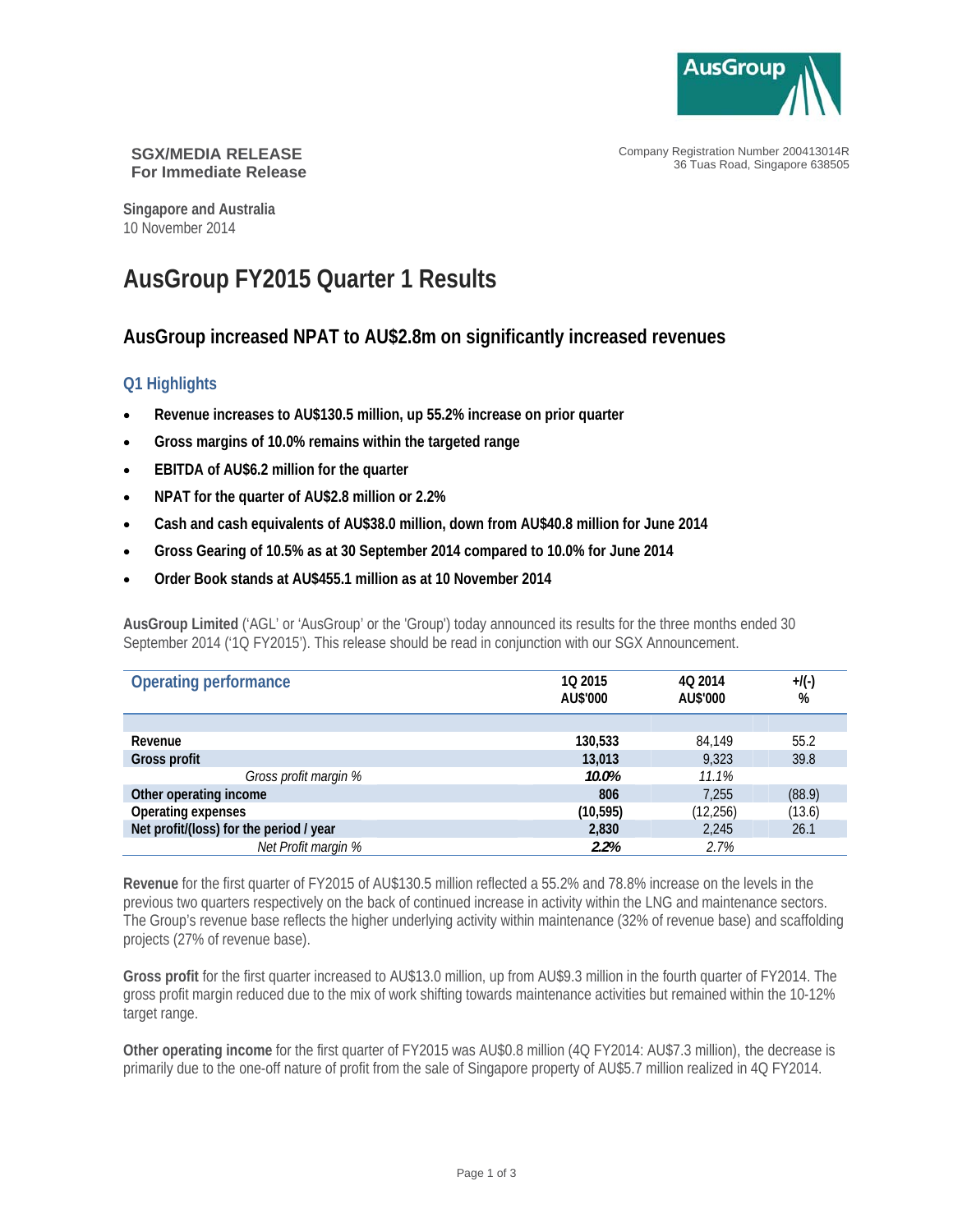

#### **SGX/MEDIA RELEASE For Immediate Release**

Company Registration Number 200413014R 36 Tuas Road, Singapore 638505

**Operating expenses** (comprising administrative expenses, marketing and distribution expenses and operating costs) for the first quarter of FY2015 decreased by 13.6% to AU\$10.6 million (4Q FY2014: AU\$12.2 million). The decrease reflects the lower staffing levels following restructuring during FY2014.

**Net profit attributable to equity holders** for the first quarter of FY2015 was AU\$2.8 million (4Q FY2014: AU\$2.2 million) as a result of higher revenue.

| <b>Financial position</b> | 30 September<br>2014<br>AU\$'000 | 30 June<br>2014<br>AU\$'000 | $+$ /(-)<br>% |
|---------------------------|----------------------------------|-----------------------------|---------------|
|                           |                                  |                             |               |
| Cash & cash equivalents   | 37,992                           | 40,845                      | (7.0)         |
| <b>Total borrowings</b>   | 21,113                           | 19,630                      | 7.6           |
| Equity                    | 201,596                          | 196.161                     | 2.8%          |
| Gross gearing %           | 10.5%                            | 10.0%                       |               |

**Cash and cash equivalents** for the Group as at 30 September 2014 has decreased to AU\$38.0 million (30 June 2014: AU\$40.8 million).

**Total Borrowings** for the Group have increased from AU\$19.6 million to \$21.1 million across Q1 FY2015, while gearing has increased to 10.5%.

**Total shareholders' equity** as at 30 September 2014 was AU\$201.6 million, an increase of 2.8% over the previous year (FY2014: AU\$196.2 million), due to Q1 FY 2015 net profit.

| Revenue pipeline | O1 FY 2015<br>AU\$'000 | FY 2014<br>AU\$'000 |  |
|------------------|------------------------|---------------------|--|
|                  |                        |                     |  |
| Order intake     | 226.1                  | 421.4               |  |
| Work-in-hand     | 455.1                  | 374.3               |  |

**Order intake** for the first quarter was AU\$226.1 million.

**Work-in-hand** for the Group as at 10 November 2014 was AU\$455.1 million, up from AU\$374.3 million at 30 June 2014.

#### **Summary**

Chief Executive Officer Stuart Kenny said: "I'm pleased to report the Group's net profit again expanded during the period, continuing a steady improvement following a refocus of the business. We expect this trend to continue following signing of the major contract with Ichthys LNG Project."

Mr Kenny said: "The strategic review and restructuring that occurred during the previous year are showing tangible results. We continue to rebuild the order book and look forward to continuing that momentum during the remainder of FY2015 on the back of the opportunities arising in the LNG and maintenance sectors."

#### **Background Information**

The Group provides manufacturing, construction and asset maintenance services to both the oil and gas and mineral